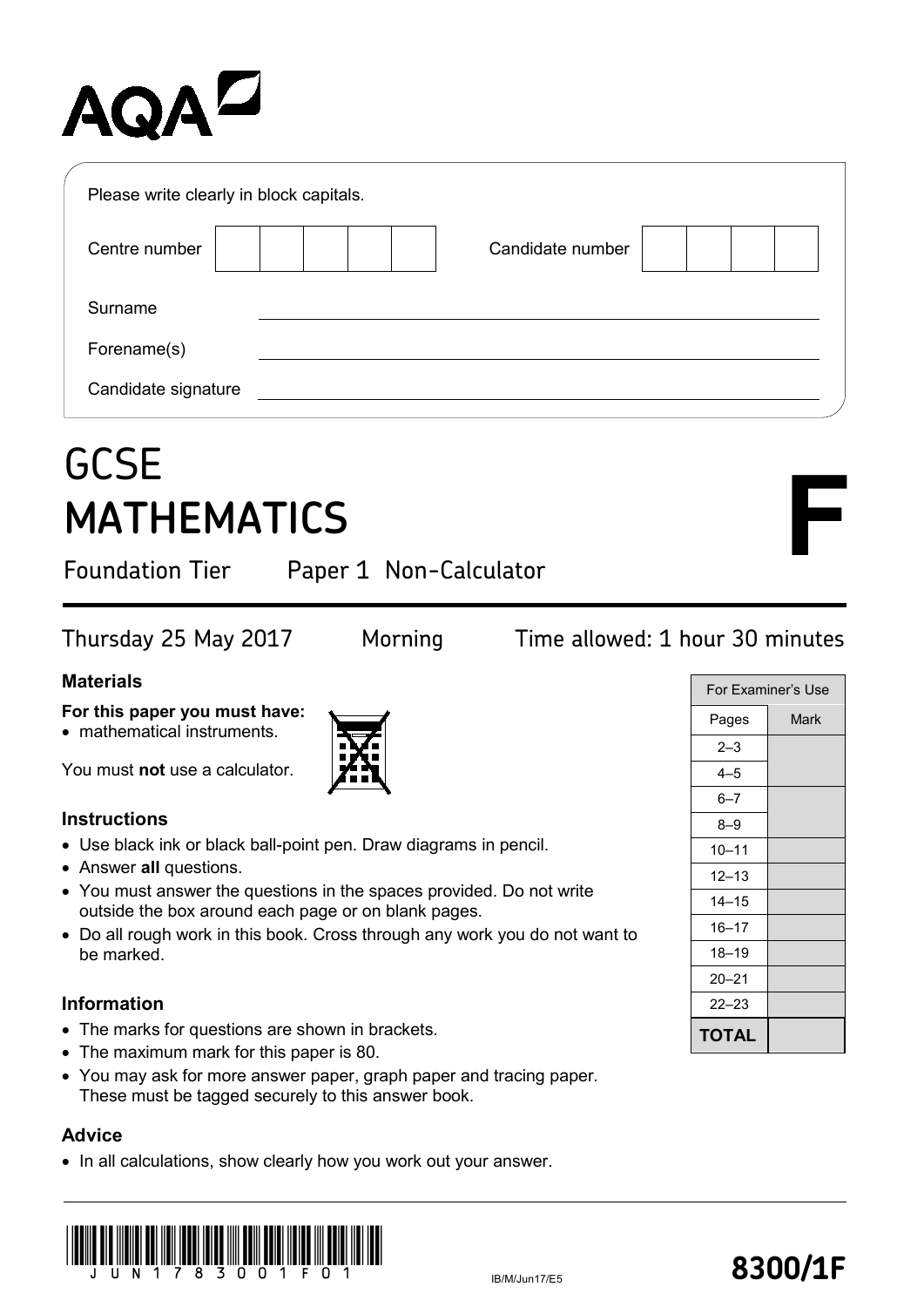| Answer all questions in the spaces provided |                                 |                                                              |         |         |           |          |
|---------------------------------------------|---------------------------------|--------------------------------------------------------------|---------|---------|-----------|----------|
| 1                                           | Circle your answer.             | How many minutes are there in $3\frac{1}{2}$ hours?<br>180.5 | 210     | 330     | 350       | [1 mark] |
| $\boldsymbol{2}$                            | Work out<br>Circle your answer. | $\frac{1}{4} + 0.5$<br>0.30                                  | 0.6     | 0.75    | $0.9\,$   | [1 mark] |
| $\mathbf 3$                                 | Circle your answer.             | Which of these shapes has the most sides?<br>Hexagon         | Octagon | Rhombus | Trapezium | [1 mark] |
|                                             |                                 |                                                              |         |         |           |          |
|                                             |                                 |                                                              |         |         |           |          |

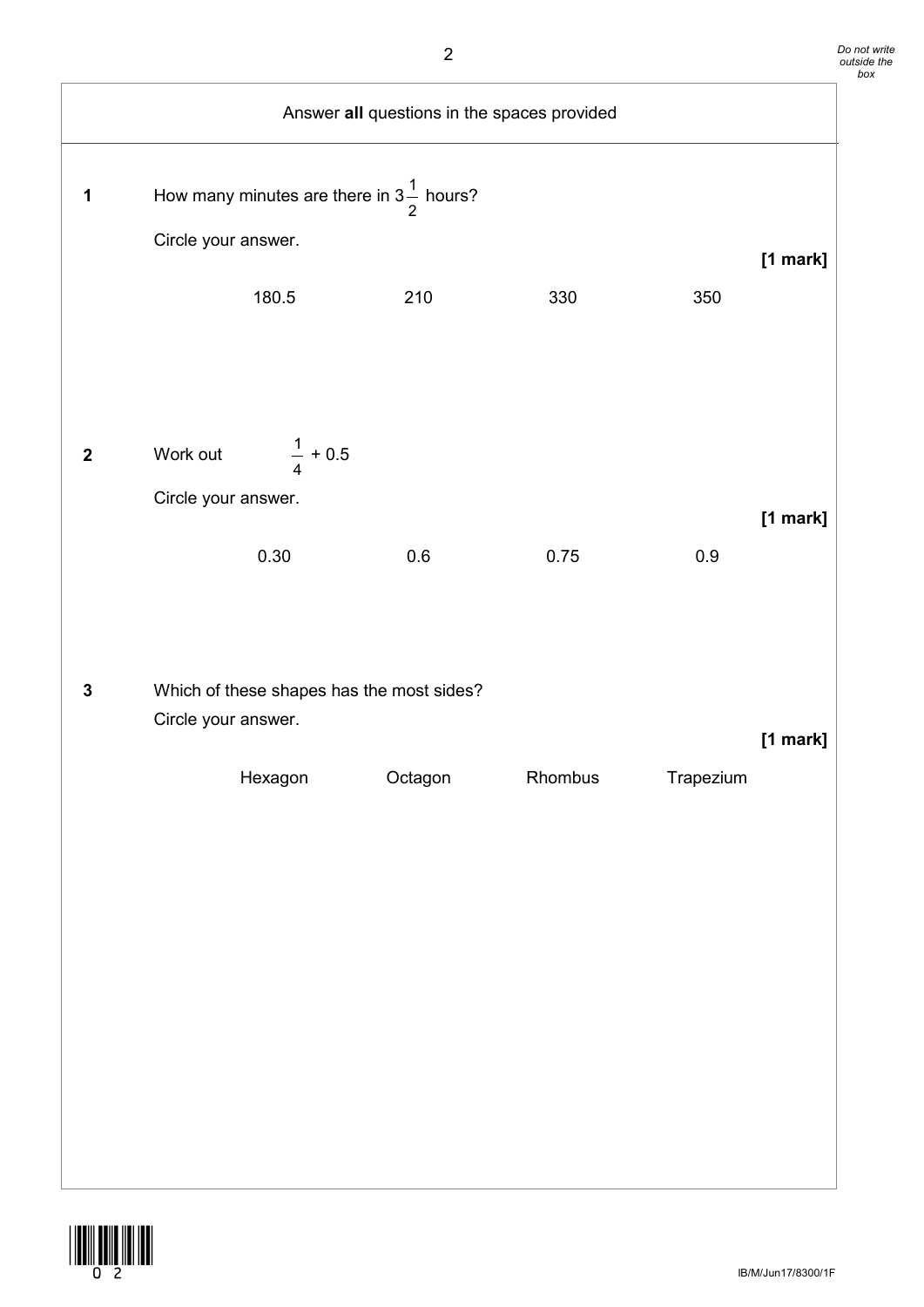| $\overline{\mathbf{4}}$ | Solve $x-3=0$<br>Circle your answer. |                         |         |                   |         | [1 mark]  |
|-------------------------|--------------------------------------|-------------------------|---------|-------------------|---------|-----------|
|                         |                                      | $x = -3$                | $x = 0$ | $x = \frac{1}{3}$ | $x = 3$ |           |
| $\sqrt{5}$              |                                      | Work out $58 \times 73$ |         |                   |         | [3 marks] |
|                         |                                      |                         |         |                   |         |           |
|                         |                                      |                         |         |                   |         |           |
|                         |                                      |                         |         |                   |         |           |
|                         |                                      |                         |         |                   |         |           |

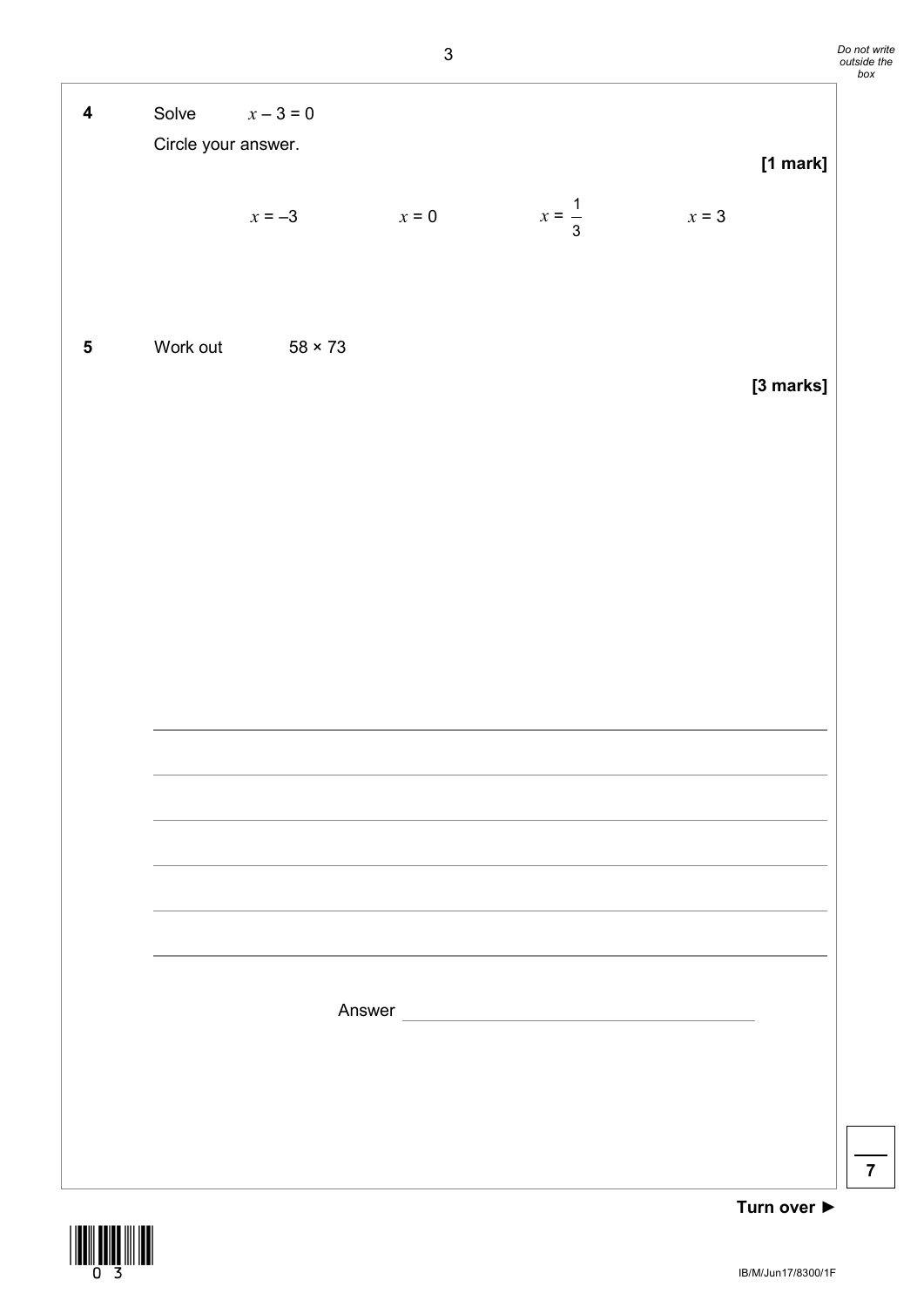



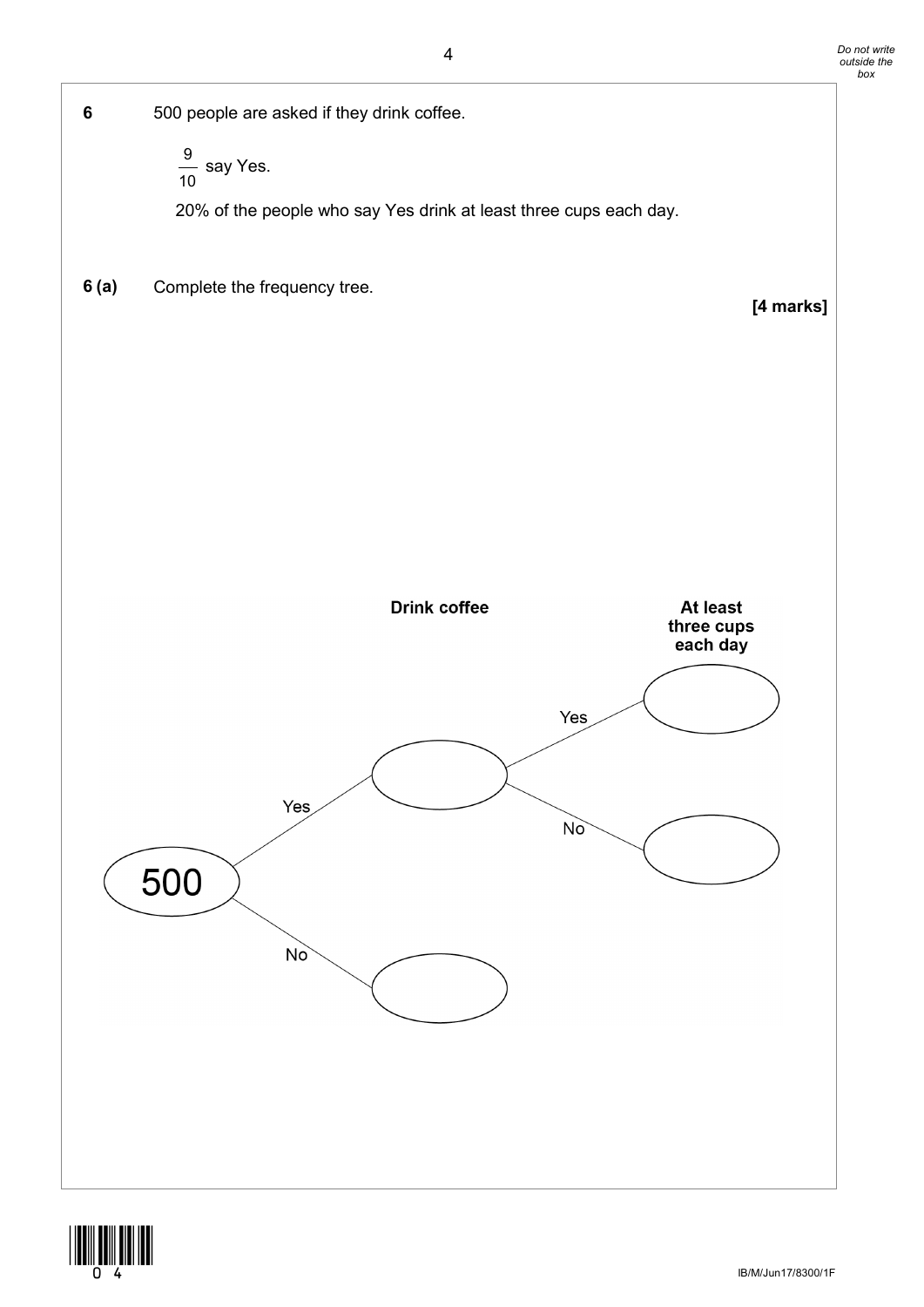| 6(b)                    | What fraction of the 500 people drink at least three cups of coffee each day?<br>Give your answer in its simplest form.<br>,我们也不能会有什么。""我们的人,我们也不能会有什么?""我们的人,我们也不能会有什么?""我们的人,我们也不能会有什么?""我们的人,我们也不能会有什么?""<br><u> 1989 - Johann Stoff, amerikansk politiker (d. 1989)</u> |           |  |
|-------------------------|-----------------------------------------------------------------------------------------------------------------------------------------------------------------------------------------------------------------------------------------------------------------------------|-----------|--|
|                         |                                                                                                                                                                                                                                                                             |           |  |
| $\overline{\mathbf{z}}$ | By rounding each number to the nearest 10,                                                                                                                                                                                                                                  |           |  |
|                         | $\frac{61\times47}{102}$<br>estimate the answer to                                                                                                                                                                                                                          |           |  |
|                         | You must show your working.                                                                                                                                                                                                                                                 | [2 marks] |  |
|                         | ,我们也不能在这里的时候,我们也不能在这里的时候,我们也不能不能不能会不能会不能会不能会不能会不能会不能会不能会。""我们,我们也不能会不能会不能会不能会不能会                                                                                                                                                                                            |           |  |
|                         | ,我们也不能在这里的时候,我们也不能在这里的时候,我们也不能会在这里的时候,我们也不能会在这里的时候,我们也不能会在这里的时候,我们也不能会在这里的时候,我们也不                                                                                                                                                                                           |           |  |
|                         |                                                                                                                                                                                                                                                                             |           |  |
|                         | Turn over for the next question                                                                                                                                                                                                                                             |           |  |
|                         |                                                                                                                                                                                                                                                                             |           |  |
|                         |                                                                                                                                                                                                                                                                             |           |  |
|                         |                                                                                                                                                                                                                                                                             |           |  |
|                         |                                                                                                                                                                                                                                                                             |           |  |
|                         |                                                                                                                                                                                                                                                                             |           |  |



**Turn over ►**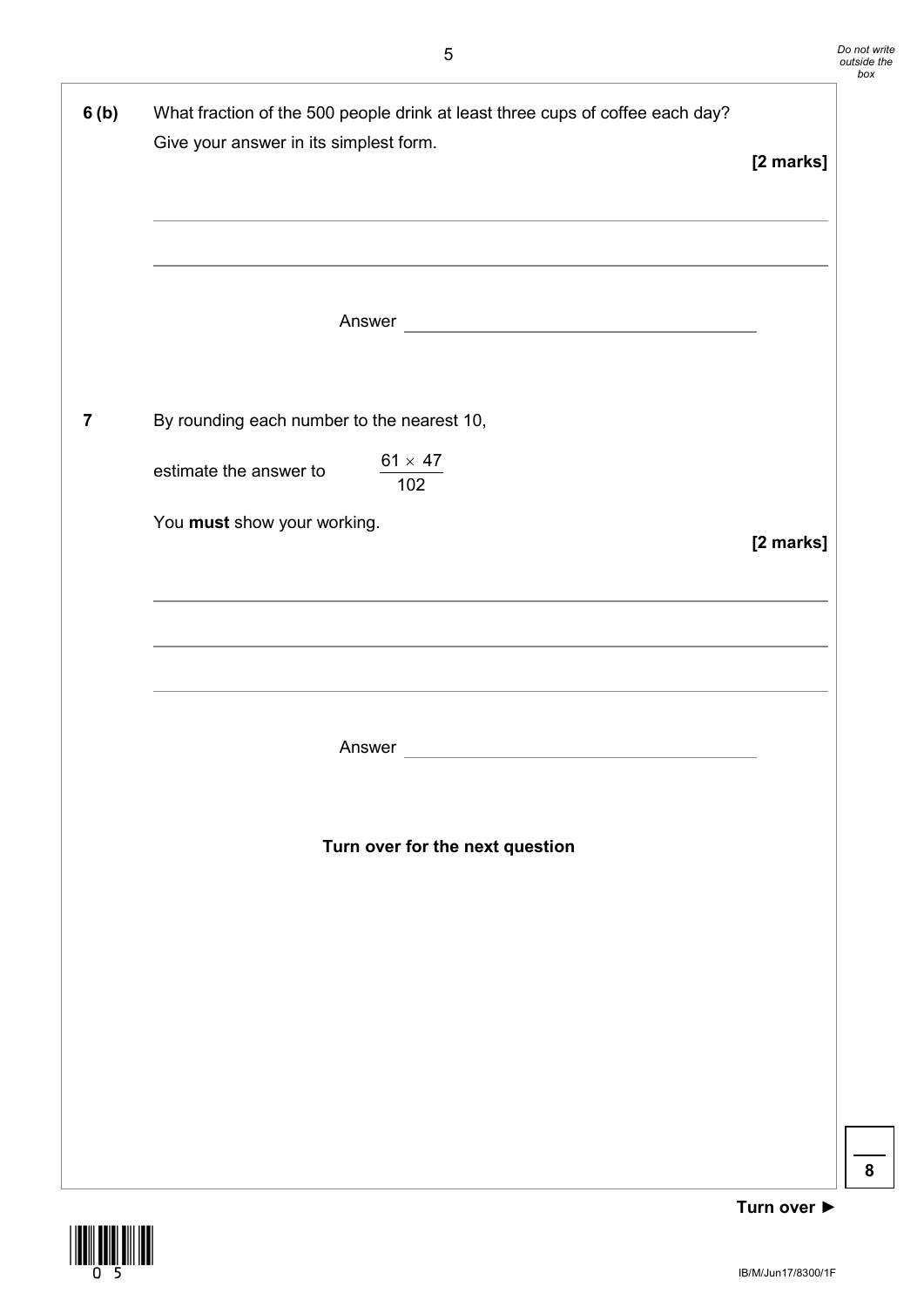| 8 | Nadia has £5 to buy pencils and rulers.                         |                                                         |          |  |  |  |
|---|-----------------------------------------------------------------|---------------------------------------------------------|----------|--|--|--|
|   |                                                                 | <b>Prices</b>                                           |          |  |  |  |
|   |                                                                 |                                                         |          |  |  |  |
|   |                                                                 | Pencils                                                 | 8p each  |  |  |  |
|   |                                                                 | <b>Rulers</b>                                           | 30p each |  |  |  |
|   | She says,                                                       |                                                         |          |  |  |  |
|   | "I will buy 15 pencils.                                         |                                                         |          |  |  |  |
|   | Then I will buy as many rulers as possible.                     |                                                         |          |  |  |  |
|   |                                                                 | With my change I will buy more pencils."                |          |  |  |  |
|   | How many pencils and how many rulers does she buy?<br>[6 marks] |                                                         |          |  |  |  |
|   |                                                                 |                                                         |          |  |  |  |
|   |                                                                 |                                                         |          |  |  |  |
|   |                                                                 |                                                         |          |  |  |  |
|   |                                                                 |                                                         |          |  |  |  |
|   |                                                                 |                                                         |          |  |  |  |
|   |                                                                 |                                                         |          |  |  |  |
|   |                                                                 |                                                         |          |  |  |  |
|   |                                                                 |                                                         |          |  |  |  |
|   |                                                                 |                                                         |          |  |  |  |
|   |                                                                 |                                                         |          |  |  |  |
|   |                                                                 |                                                         |          |  |  |  |
|   |                                                                 |                                                         |          |  |  |  |
|   |                                                                 |                                                         |          |  |  |  |
|   |                                                                 | Answer ________________ pencils, _______________ rulers |          |  |  |  |
|   |                                                                 |                                                         |          |  |  |  |
|   |                                                                 |                                                         |          |  |  |  |
|   |                                                                 |                                                         |          |  |  |  |
|   |                                                                 |                                                         |          |  |  |  |
|   |                                                                 |                                                         |          |  |  |  |

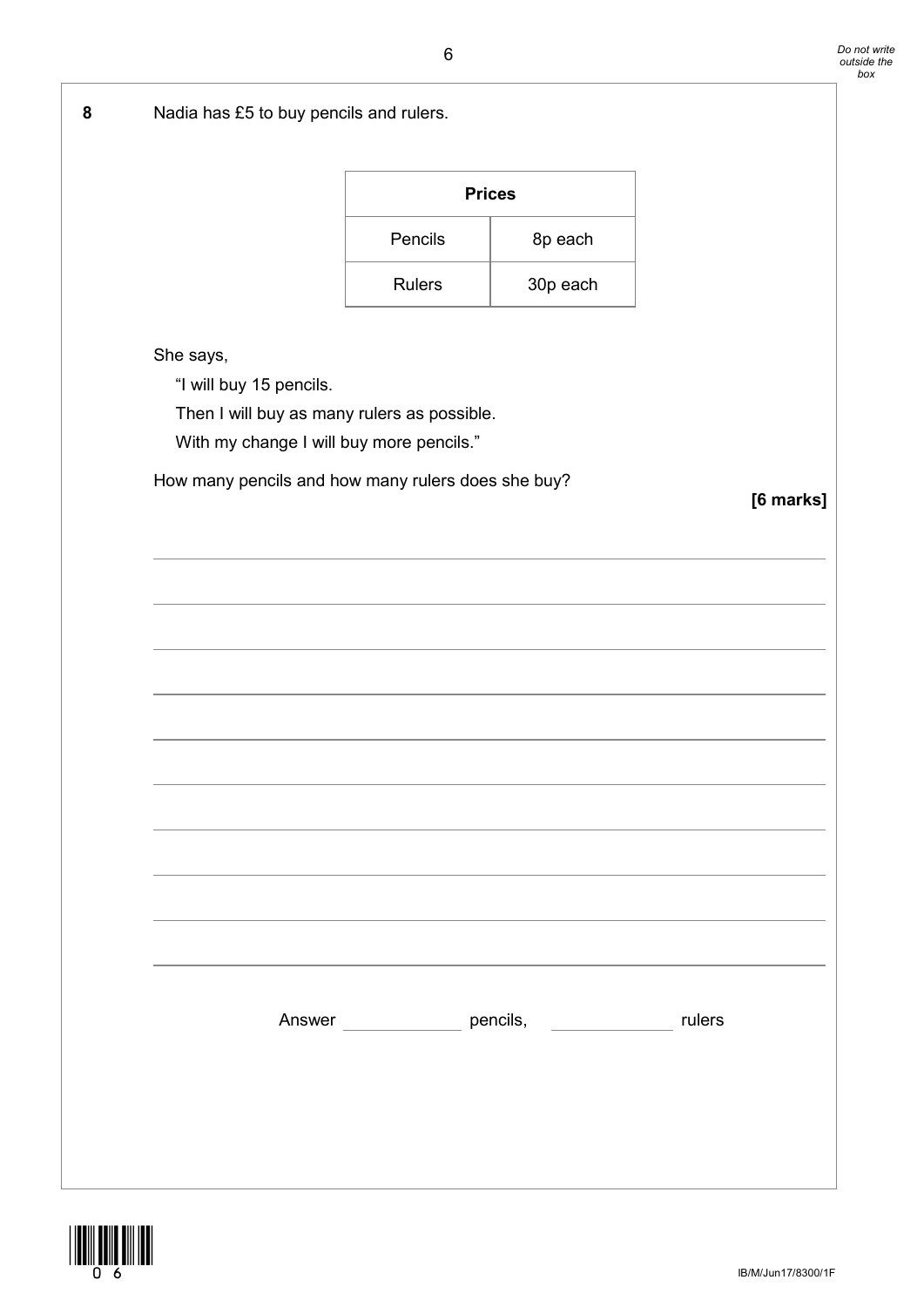**9** Work out 25.68 ÷ 12 **[2 marks]** Answer **10** Work out 8  $\frac{3}{5}$  × 11 Give your answer as a mixed number. **[2 marks]** Answer and the state of the state of the state of the state of the state of the state of the state of the state of the state of the state of the state of the state of the state of the state of the state of the state of the

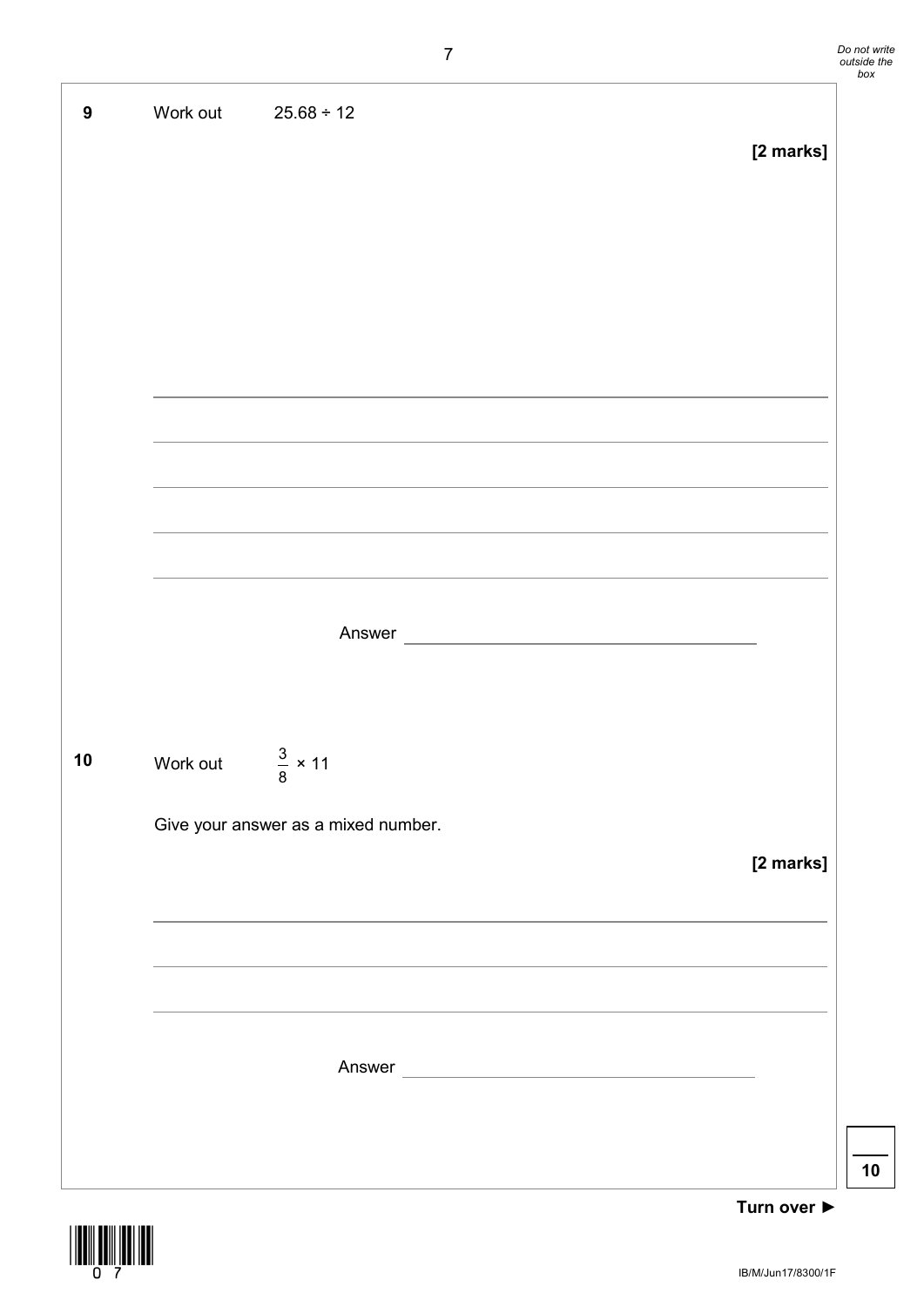

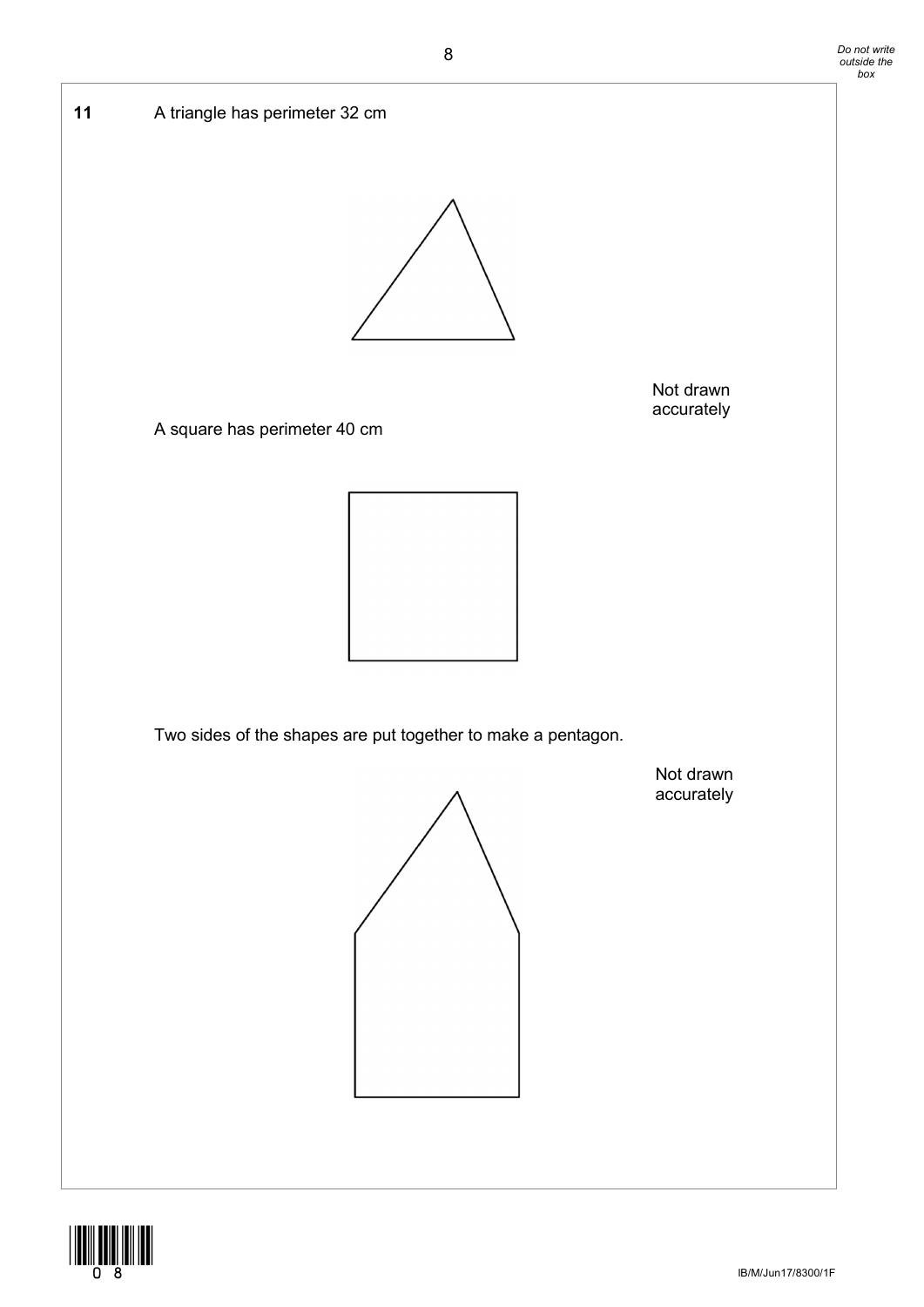| [4 marks]                       | Work out the perimeter of the pentagon.                                           |
|---------------------------------|-----------------------------------------------------------------------------------|
|                                 | ,我们也不能会有什么。""我们的人,我们也不能会有什么?""我们的人,我们也不能会有什么?""我们的人,我们也不能会有什么?""我们的人,我们也不能会有什么?"" |
|                                 |                                                                                   |
|                                 |                                                                                   |
|                                 | ,我们也不能在这里的时候,我们也不能在这里的时候,我们也不能会在这里,我们也不能会在这里的时候,我们也不能会在这里的时候,我们也不能会在这里的时候,我们也不能会  |
|                                 |                                                                                   |
|                                 |                                                                                   |
|                                 |                                                                                   |
| cm                              | Answer                                                                            |
|                                 |                                                                                   |
|                                 | Turn over for the next question                                                   |
|                                 |                                                                                   |
|                                 |                                                                                   |
|                                 |                                                                                   |
|                                 |                                                                                   |
|                                 |                                                                                   |
|                                 |                                                                                   |
|                                 |                                                                                   |
| Turn over $\blacktriangleright$ |                                                                                   |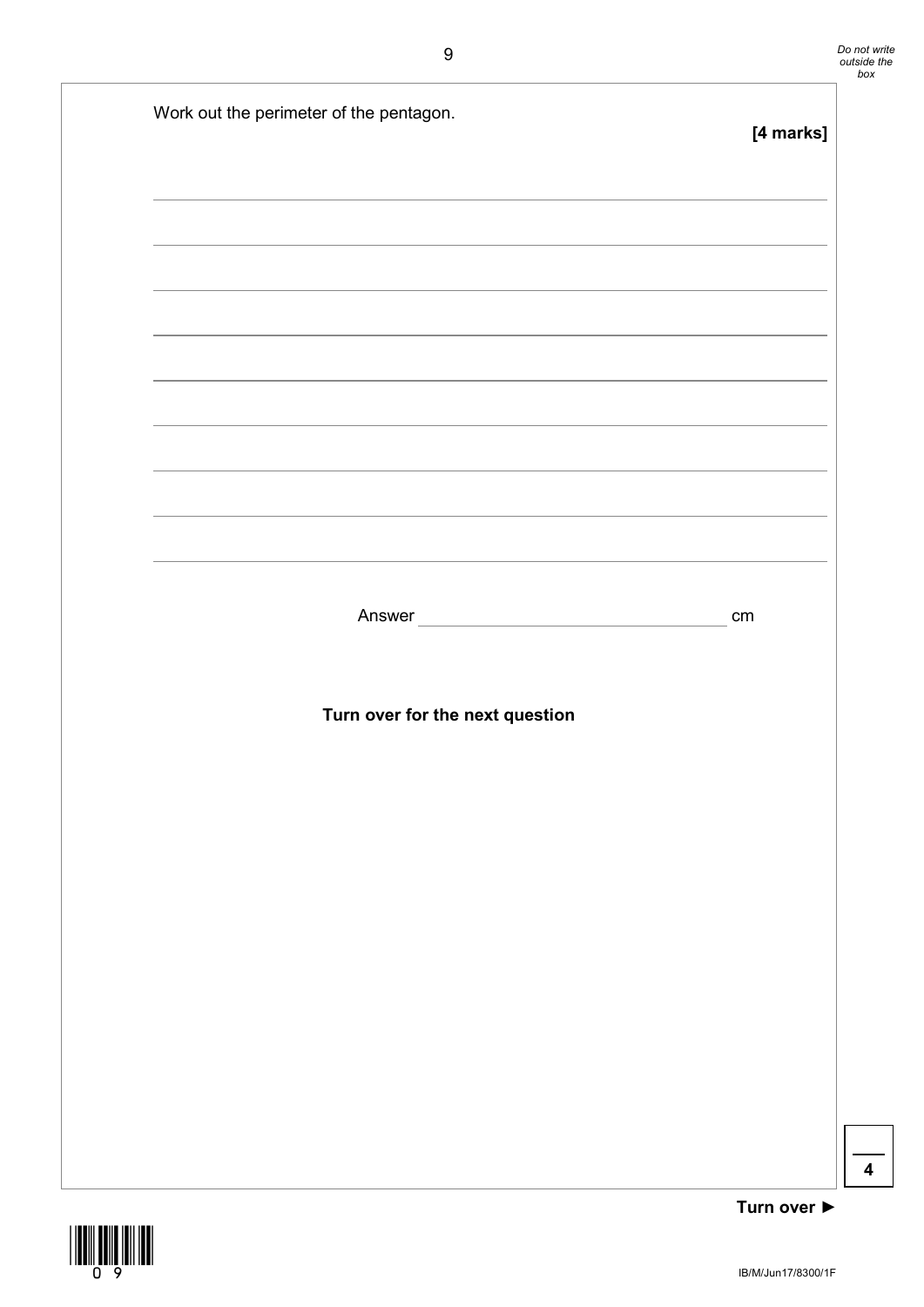| 12     | A football team has $P$ points.                |           |
|--------|------------------------------------------------|-----------|
|        | $P = 3W + D$                                   |           |
|        | $W$ is the number of wins                      |           |
|        | $D$ is the number of draws                     |           |
| 12 (a) | A team has 6 wins and 2 draws.                 |           |
|        | How many points does the team have?            | [1 mark]  |
|        |                                                |           |
|        |                                                |           |
|        |                                                |           |
|        | Answer                                         |           |
|        |                                                |           |
| 12(b)  | After 33 games a different team has 53 points. |           |
|        | 11 games were draws.                           |           |
|        | How many games has this team lost?             | [4 marks] |
|        |                                                |           |
|        |                                                |           |
|        |                                                |           |
|        |                                                |           |
|        |                                                |           |
|        |                                                |           |
|        |                                                |           |
|        |                                                |           |
|        |                                                |           |
|        |                                                |           |

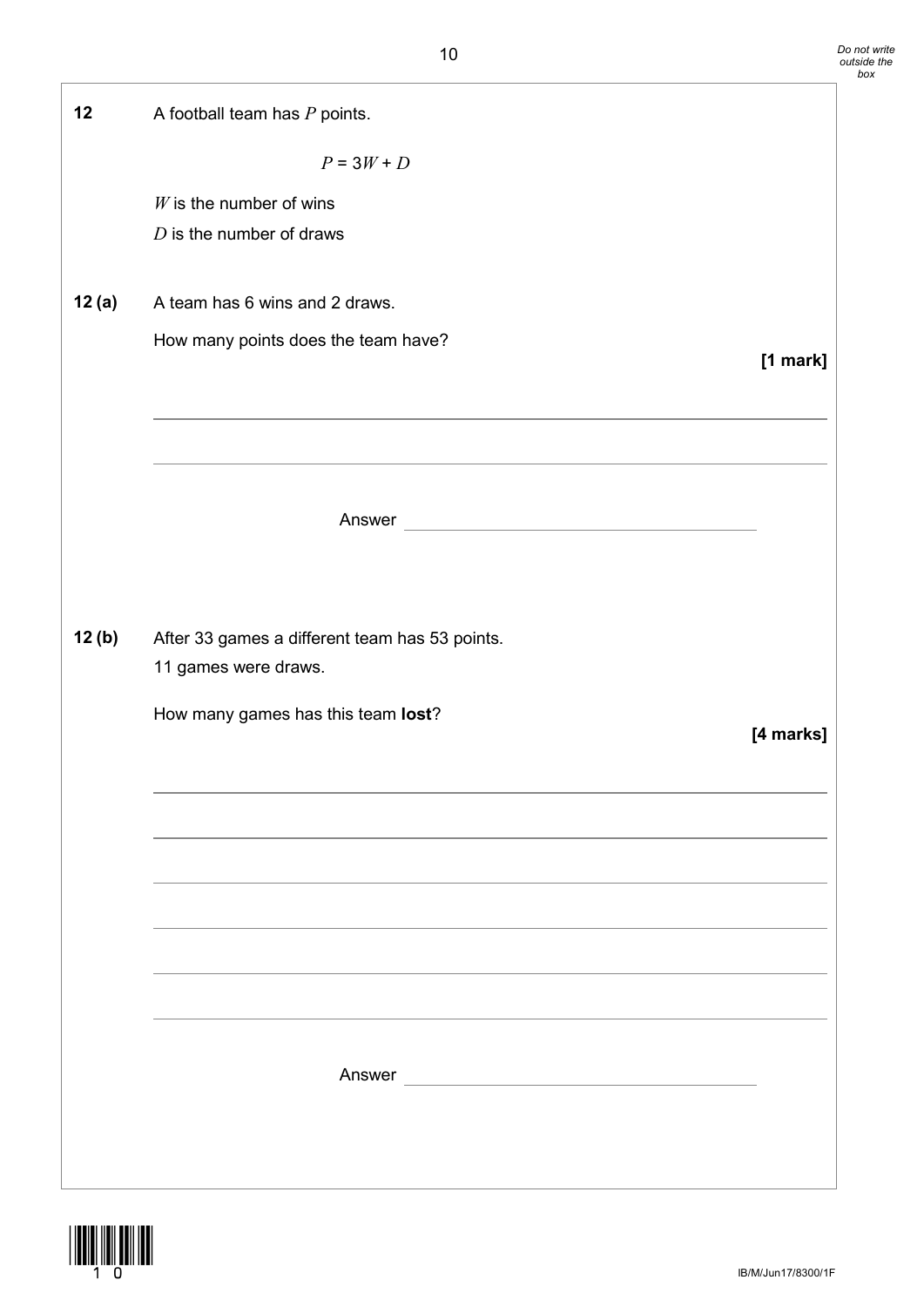| Do not write |
|--------------|
| outside the  |
| box          |

## **<sup>13</sup>** 2 + 0 + 1 + 7 = 10 Make the following calculations correct. Use only the symbols  $+, -, \times, \div$  and () **[3 marks]** 2 0 1 7 =  $-4$ 2 0 1 7 = 0 2 0 1 7 =  $2^4$

#### **Turn over for the next question**



**Turn over ►**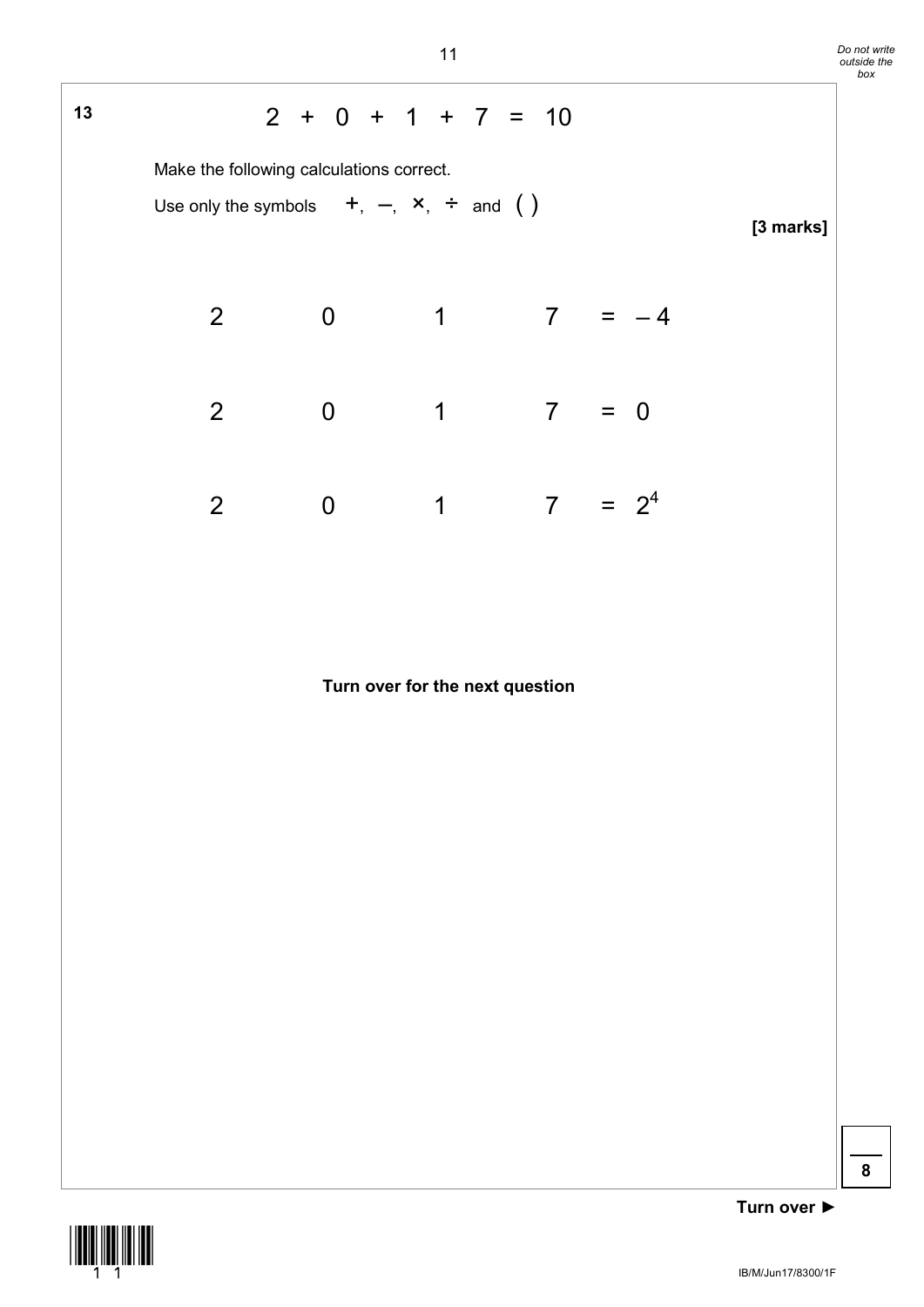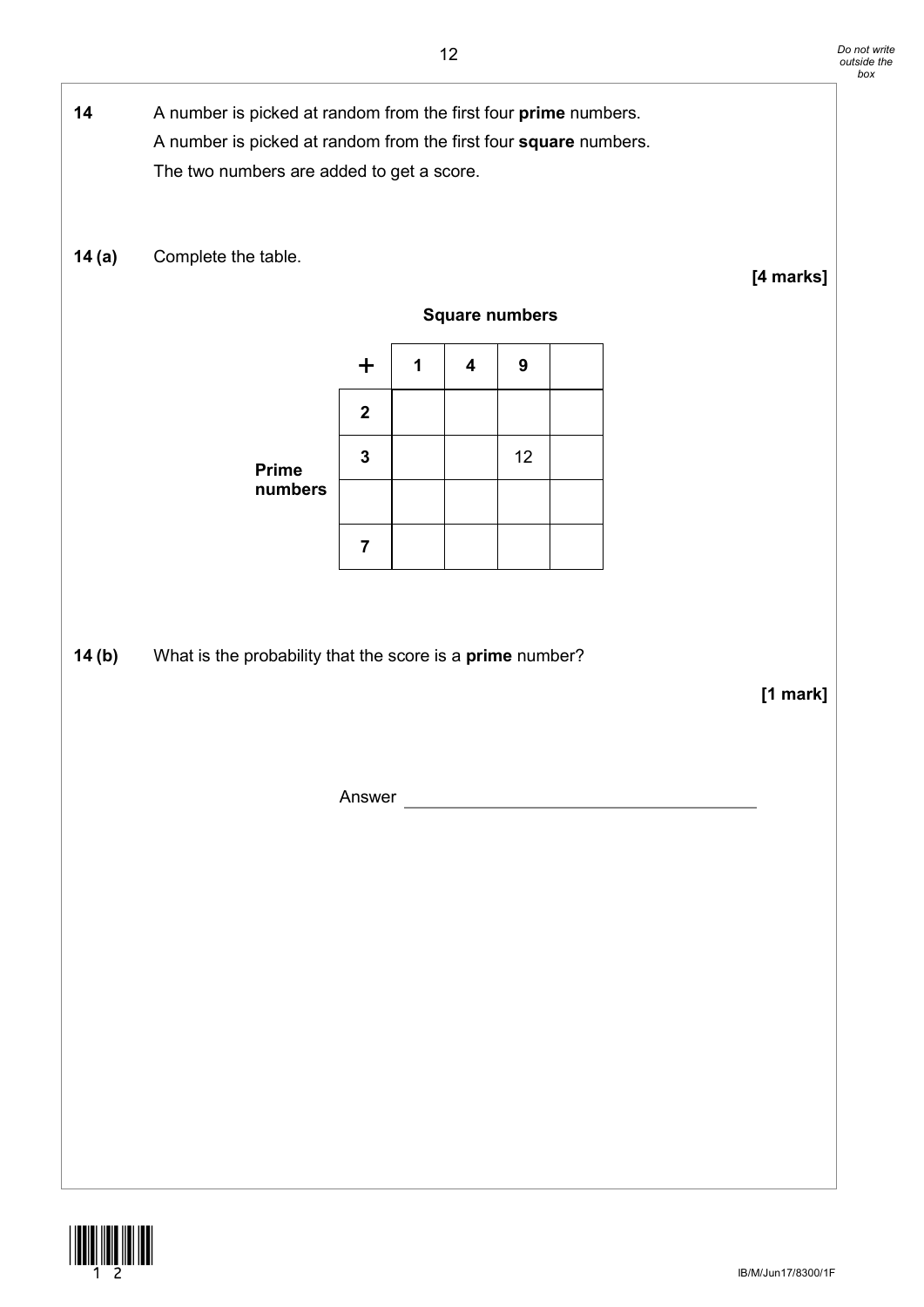

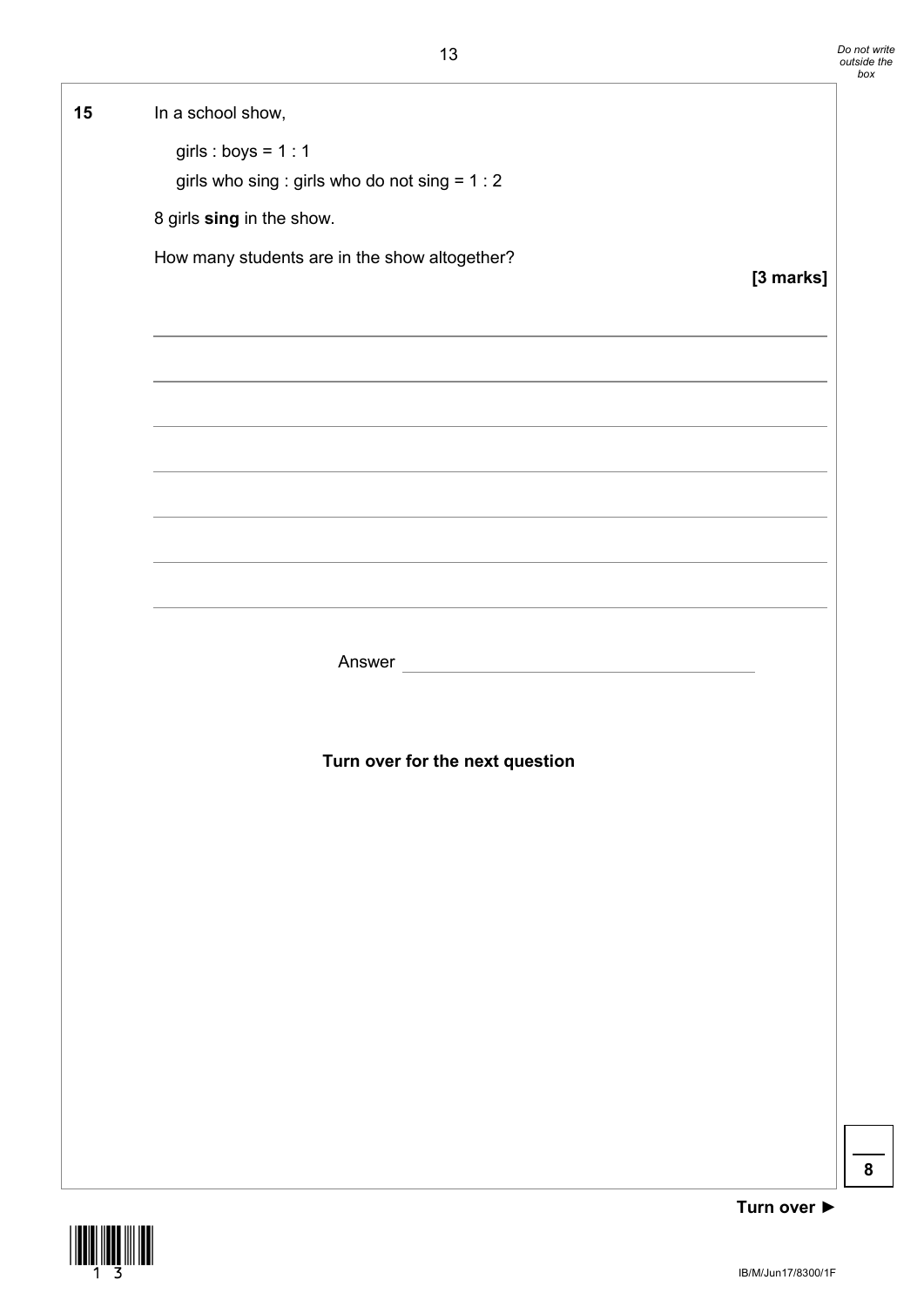

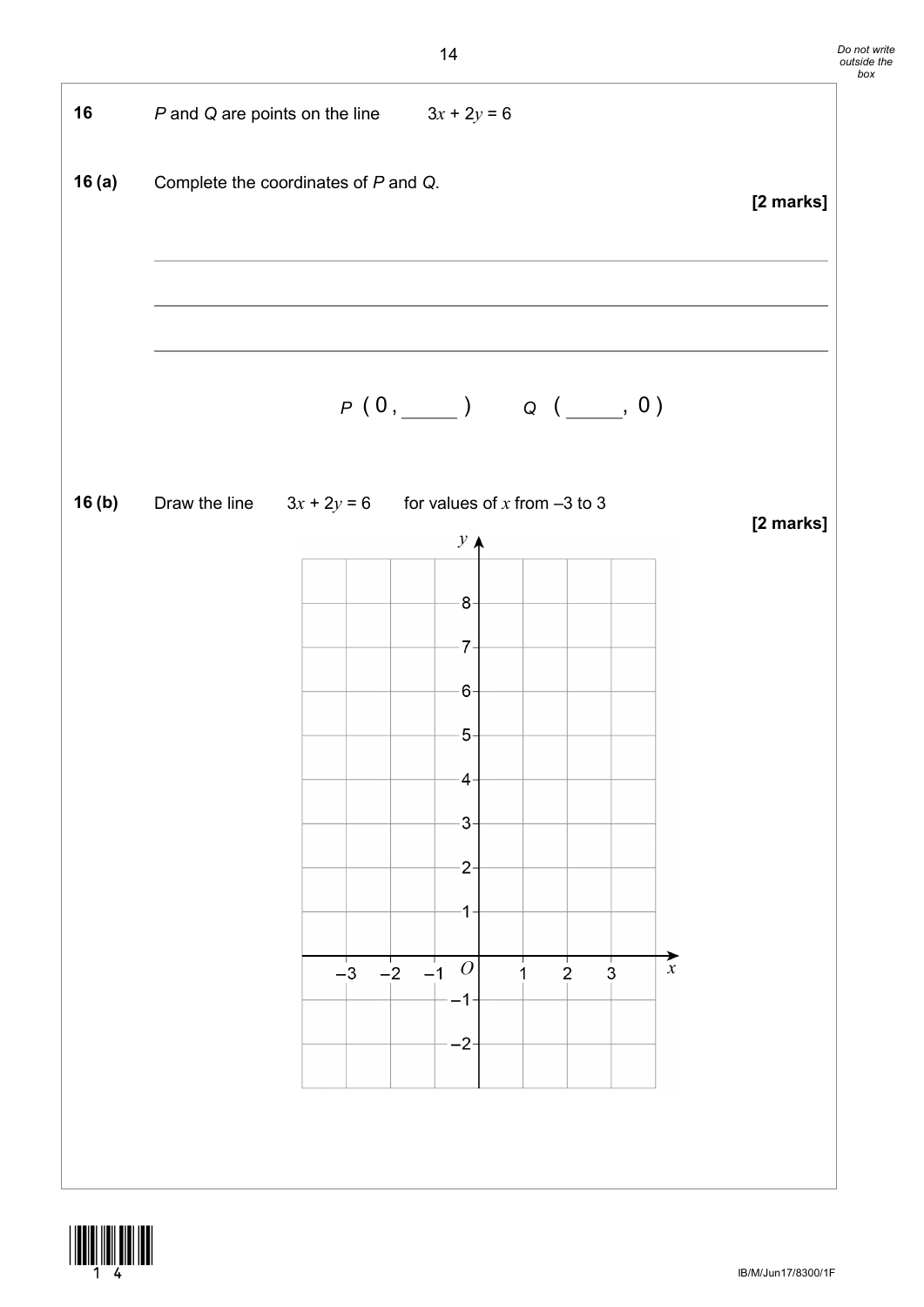| 17 | Circle the expression which does not simplify to $y^3$                   |                                                   |  |                |             |  |
|----|--------------------------------------------------------------------------|---------------------------------------------------|--|----------------|-------------|--|
|    |                                                                          | $y \times y \times y$ $y^4 \div y$ $y^2 \times y$ |  | $y^6 \div y^2$ | [1 mark]    |  |
| 18 | Write the number six million five thousand two hundred in standard form. |                                                   |  |                | [2 marks]   |  |
|    |                                                                          |                                                   |  |                |             |  |
|    |                                                                          |                                                   |  |                |             |  |
|    |                                                                          | Turn over for the next question                   |  |                |             |  |
|    |                                                                          |                                                   |  |                |             |  |
|    |                                                                          |                                                   |  |                |             |  |
|    |                                                                          |                                                   |  |                |             |  |
|    |                                                                          |                                                   |  |                |             |  |
|    |                                                                          |                                                   |  |                |             |  |
|    |                                                                          |                                                   |  |                |             |  |
|    |                                                                          |                                                   |  |                | Turn over ▶ |  |

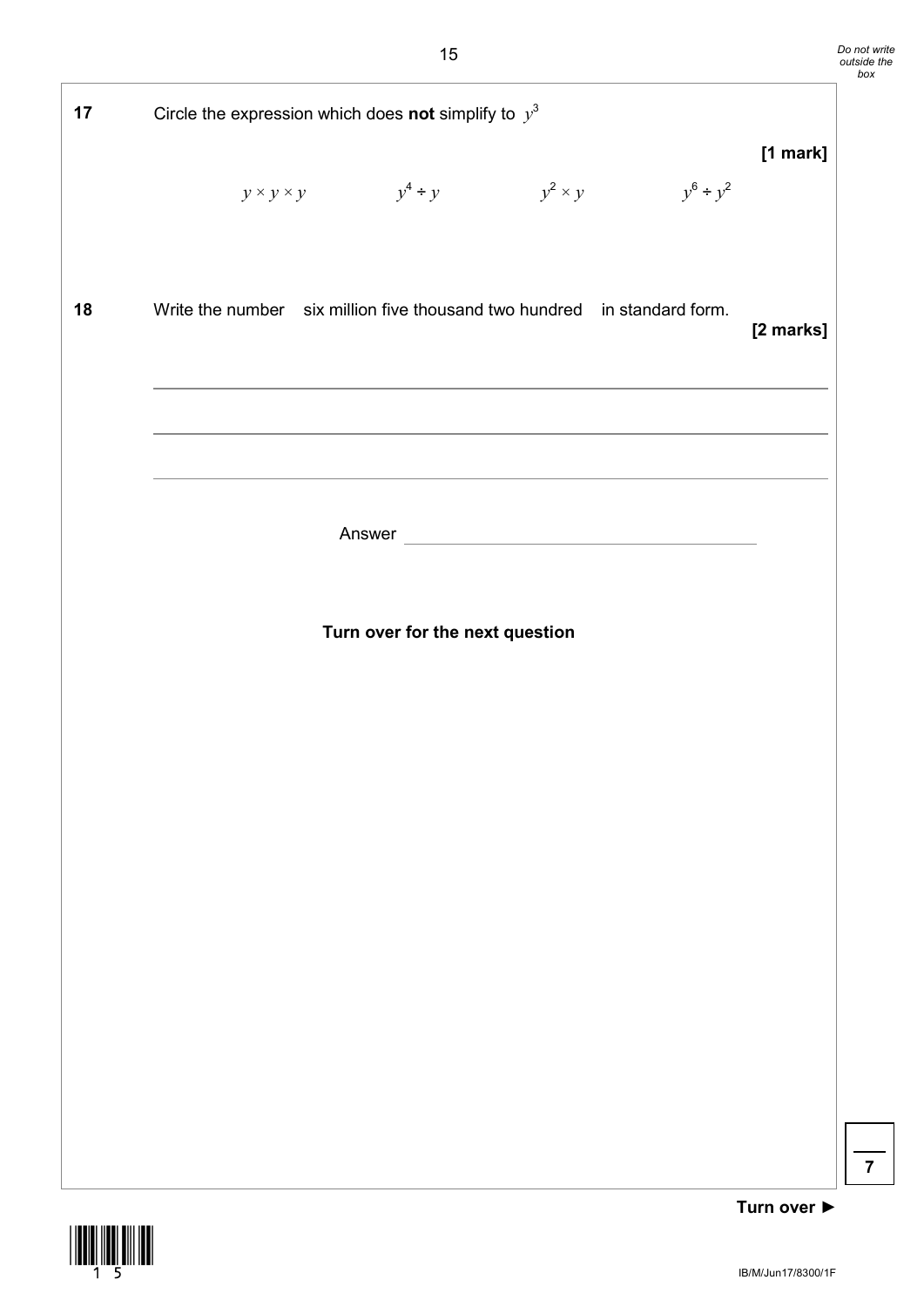|                                  | 19 (a) Use $8 \text{ km/h} = 5 \text{ mph}$ to convert 96 km/h to mph        | [2 marks] |
|----------------------------------|------------------------------------------------------------------------------|-----------|
|                                  |                                                                              |           |
|                                  |                                                                              | mph       |
| <b>19 (b)</b> $x$ km/h = $y$ mph |                                                                              |           |
|                                  | Use $8 \text{ km/h} = 5 \text{ mph}$ to write a formula for y in terms of x. | [2 marks] |
|                                  |                                                                              |           |
|                                  |                                                                              |           |
|                                  |                                                                              |           |
|                                  |                                                                              |           |
|                                  |                                                                              |           |
|                                  |                                                                              |           |

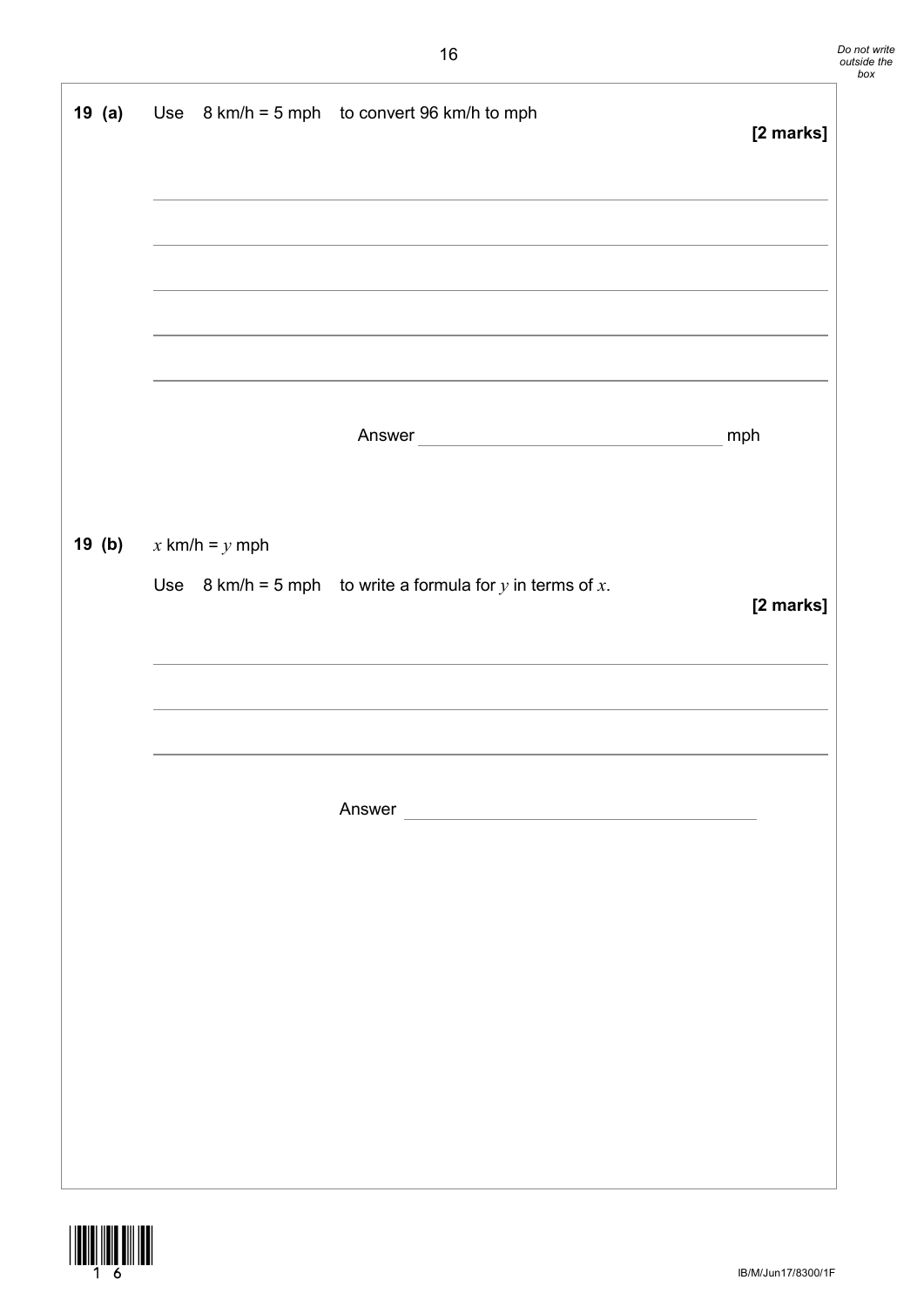



**Turn over ►**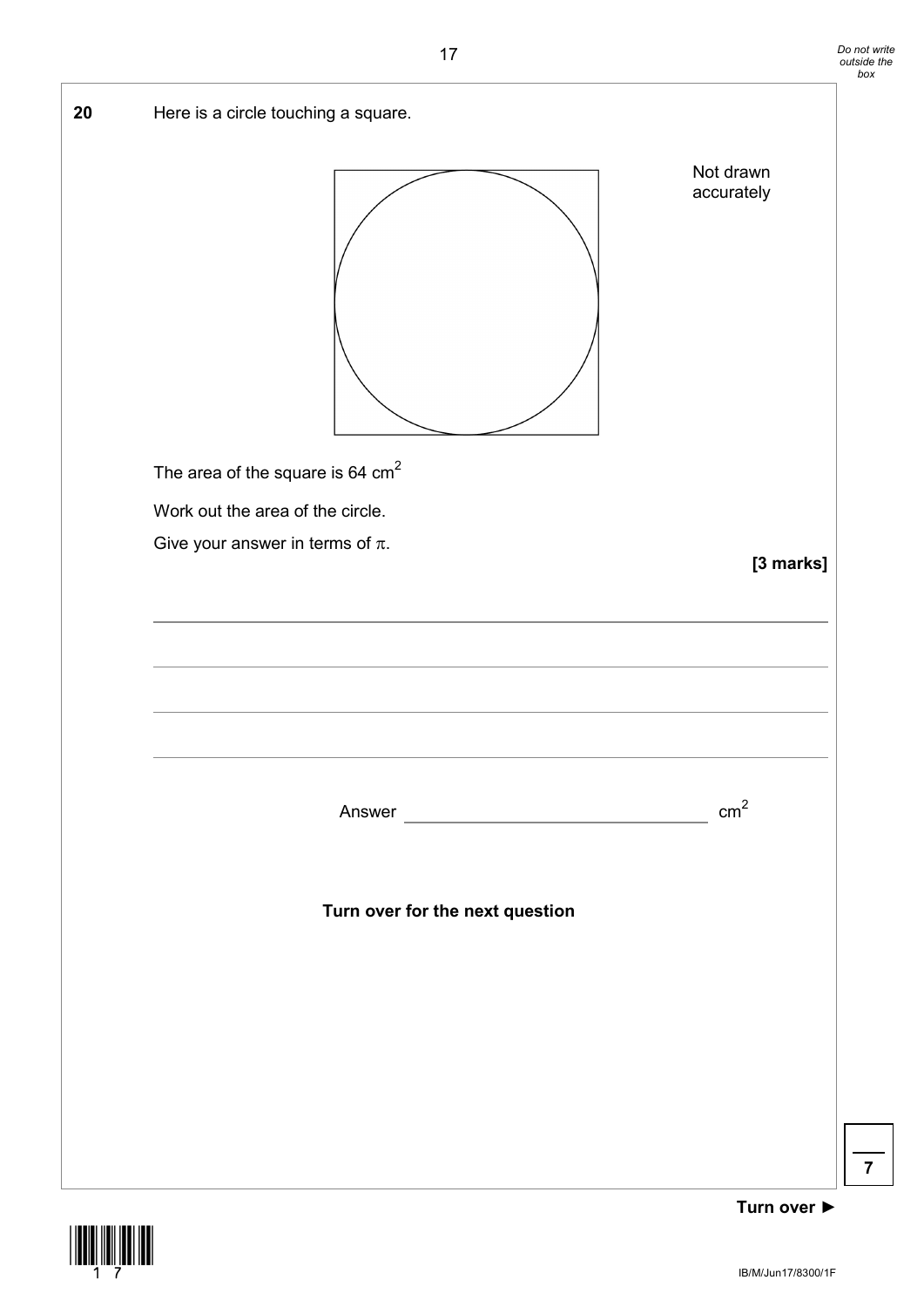| 21 | Billy wants to buy these tickets for a show.                                                                                                                                                                                  |           |
|----|-------------------------------------------------------------------------------------------------------------------------------------------------------------------------------------------------------------------------------|-----------|
|    | 4 adult tickets at £15 each                                                                                                                                                                                                   |           |
|    | 2 child tickets at £10 each                                                                                                                                                                                                   |           |
|    | A 10% booking fee is added to the ticket price.                                                                                                                                                                               |           |
|    | 3% is then added for paying by credit card.                                                                                                                                                                                   |           |
|    | Work out the total charge for these tickets when paying by credit card.                                                                                                                                                       | [5 marks] |
|    |                                                                                                                                                                                                                               |           |
|    |                                                                                                                                                                                                                               |           |
|    | the control of the control of the control of the control of the control of the control of the control of the control of the control of the control of the control of the control of the control of the control of the control |           |
|    |                                                                                                                                                                                                                               |           |
|    |                                                                                                                                                                                                                               |           |
|    |                                                                                                                                                                                                                               |           |
|    | <u> 1989 - Johann Stein, mars an deutscher Stein und der Stein und der Stein und der Stein und der Stein und der</u>                                                                                                          |           |
|    |                                                                                                                                                                                                                               |           |
|    |                                                                                                                                                                                                                               |           |
|    |                                                                                                                                                                                                                               |           |
|    |                                                                                                                                                                                                                               |           |
|    |                                                                                                                                                                                                                               |           |
|    |                                                                                                                                                                                                                               |           |
|    | Answer £                                                                                                                                                                                                                      |           |
|    |                                                                                                                                                                                                                               |           |
|    |                                                                                                                                                                                                                               |           |
|    |                                                                                                                                                                                                                               |           |
|    |                                                                                                                                                                                                                               |           |
|    |                                                                                                                                                                                                                               |           |
|    |                                                                                                                                                                                                                               |           |
|    |                                                                                                                                                                                                                               |           |
|    |                                                                                                                                                                                                                               |           |
|    |                                                                                                                                                                                                                               |           |
|    |                                                                                                                                                                                                                               |           |
|    |                                                                                                                                                                                                                               |           |
|    |                                                                                                                                                                                                                               |           |
|    |                                                                                                                                                                                                                               |           |

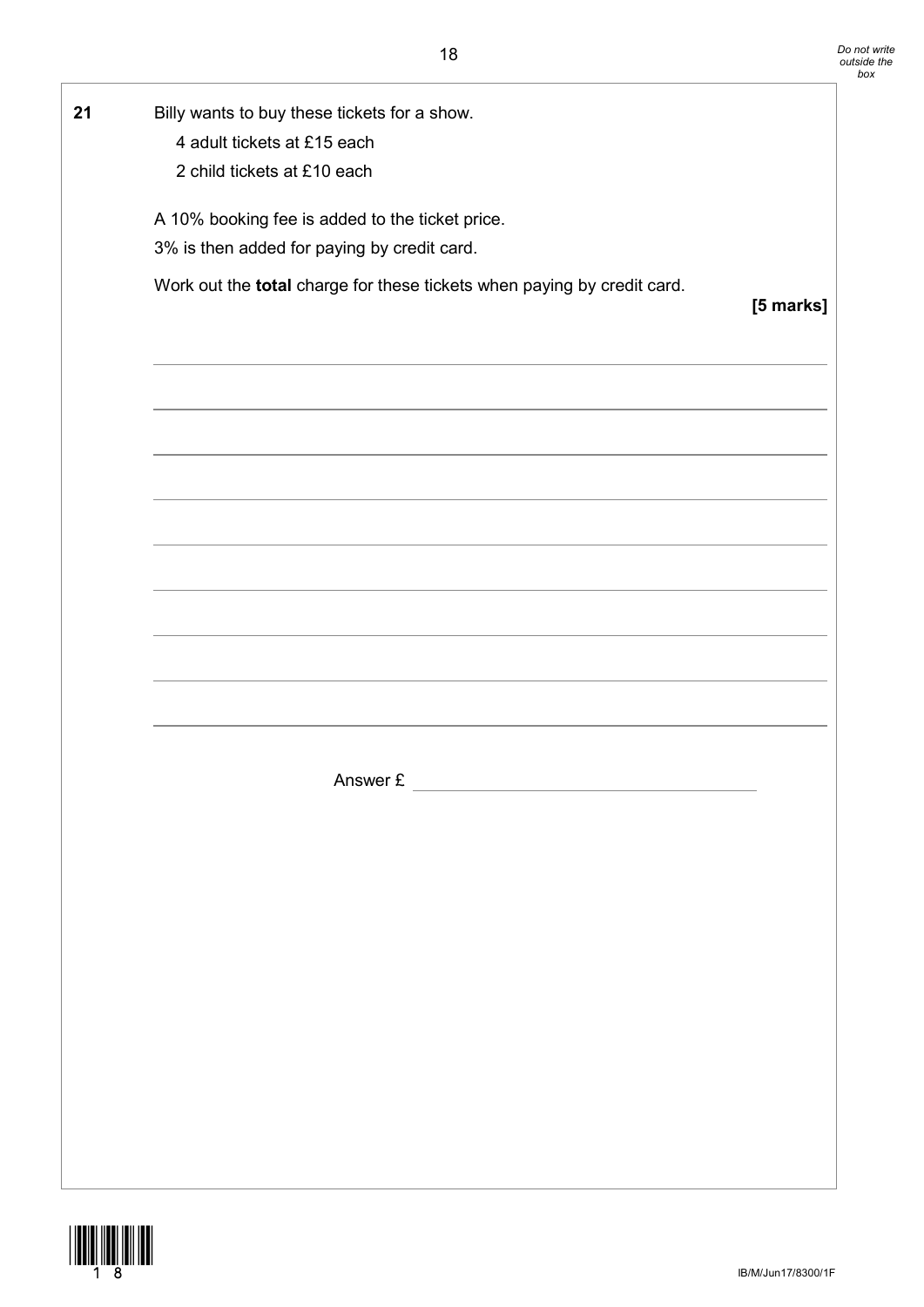

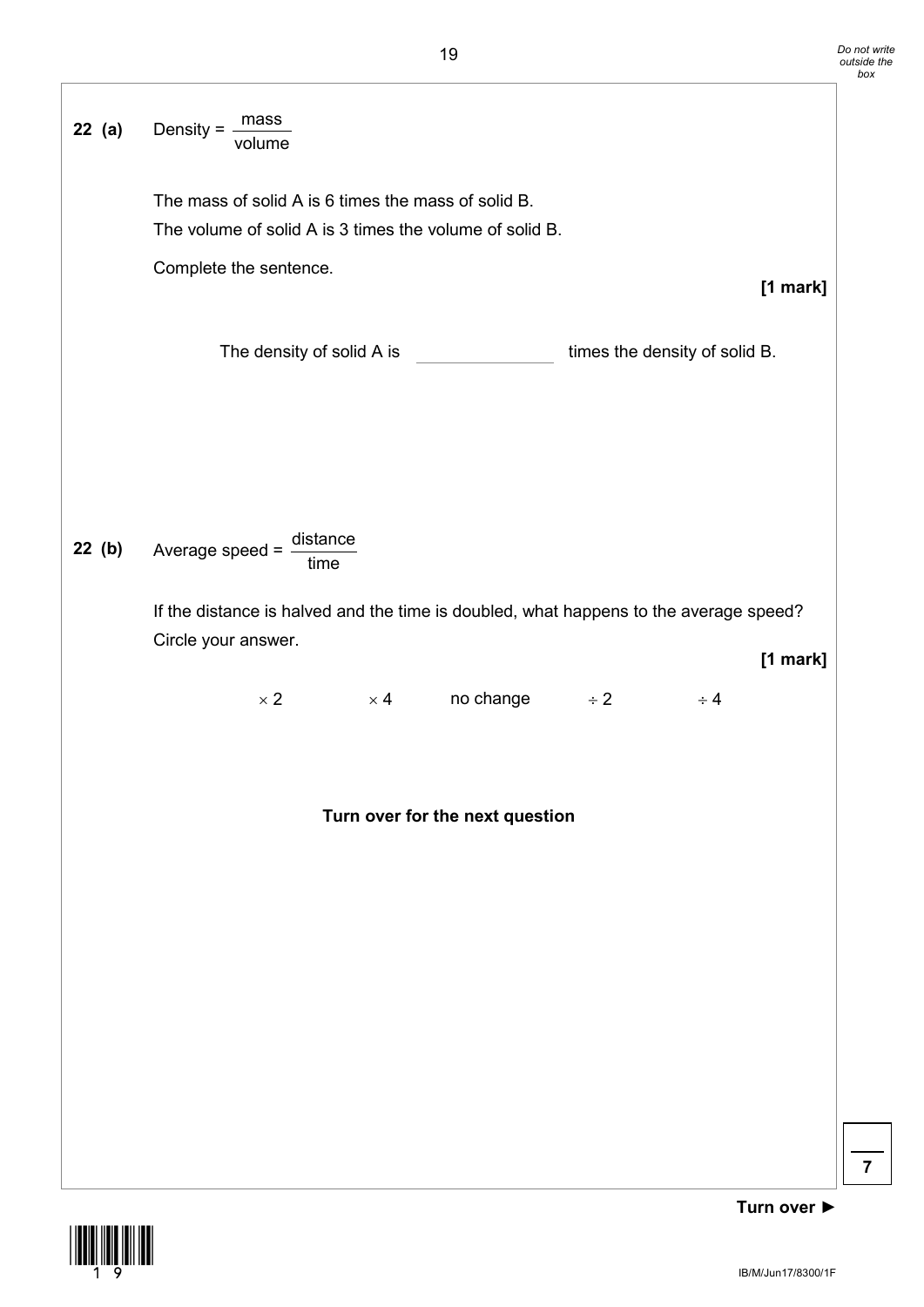

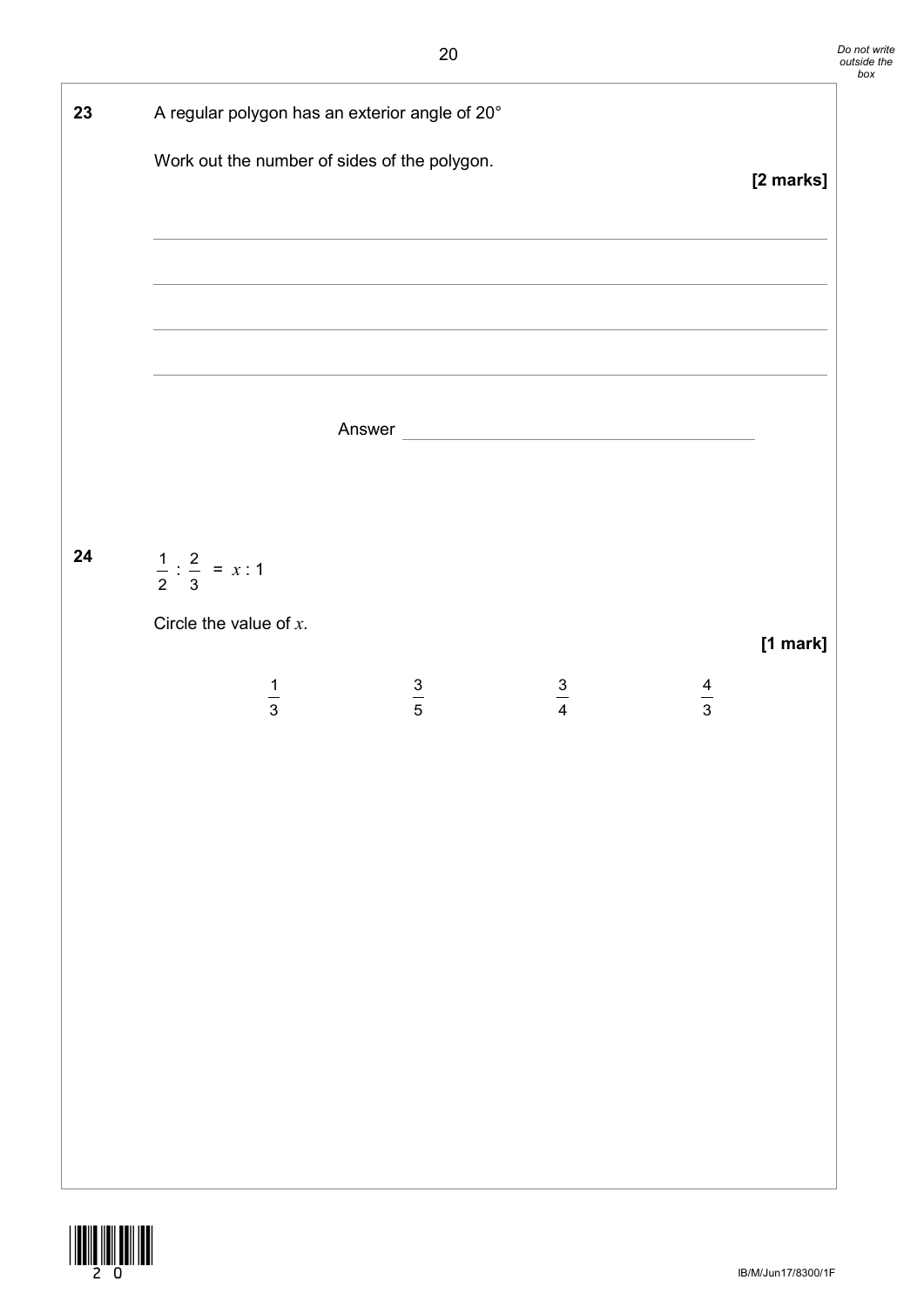

**Turn over ►**

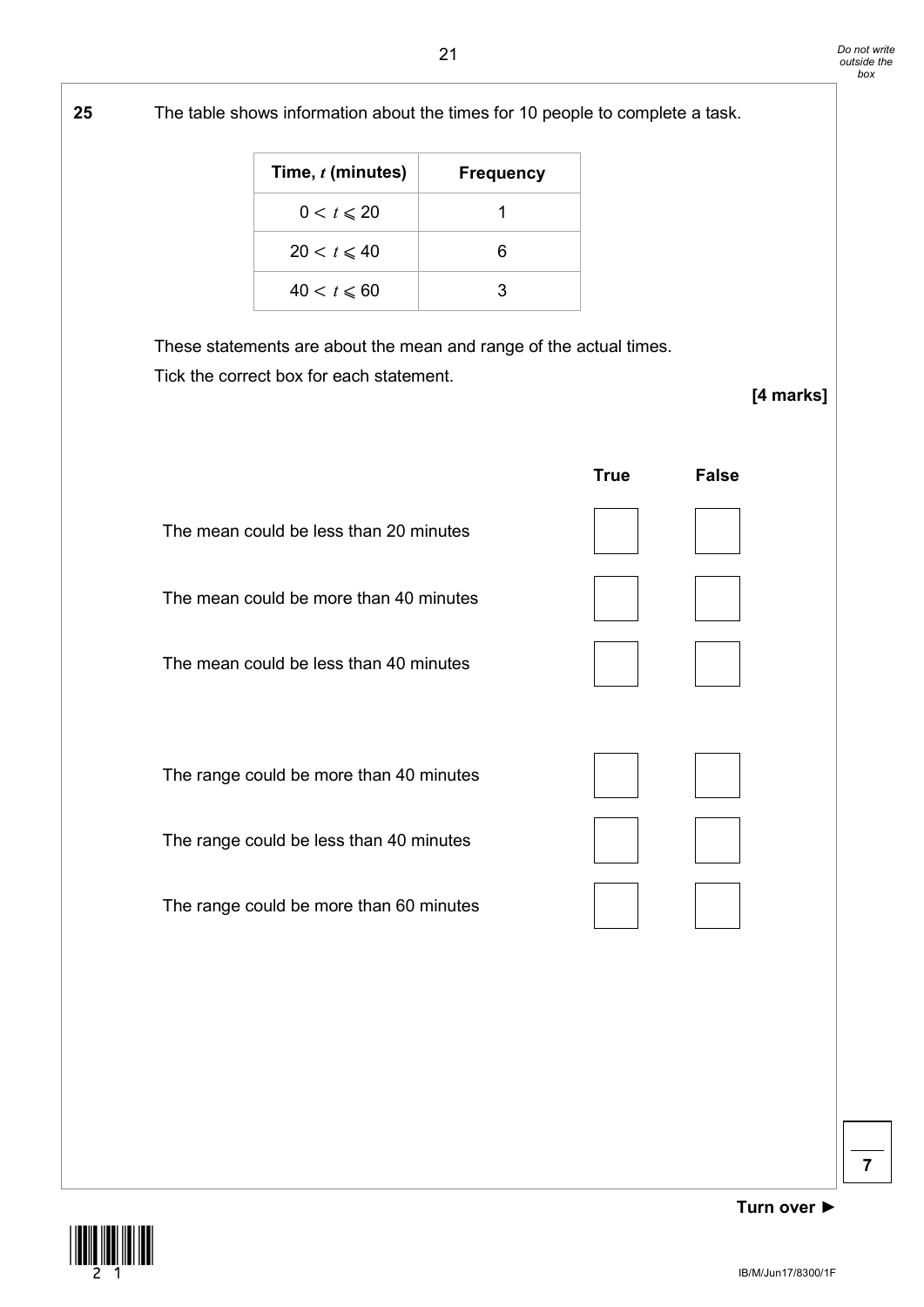| 26         | Write 36 as a product of prime factors.<br>Give your answer in index form. |               |                      |              | [3 marks] |
|------------|----------------------------------------------------------------------------|---------------|----------------------|--------------|-----------|
|            |                                                                            |               | Answer               |              |           |
| ${\bf 27}$ | Circle the value of cos 90°                                                |               |                      |              | [1 mark]  |
|            | ${\bf 0}$                                                                  | $\frac{1}{2}$ | $\frac{\sqrt{3}}{2}$ | $\mathbf{1}$ |           |
|            |                                                                            |               |                      |              |           |

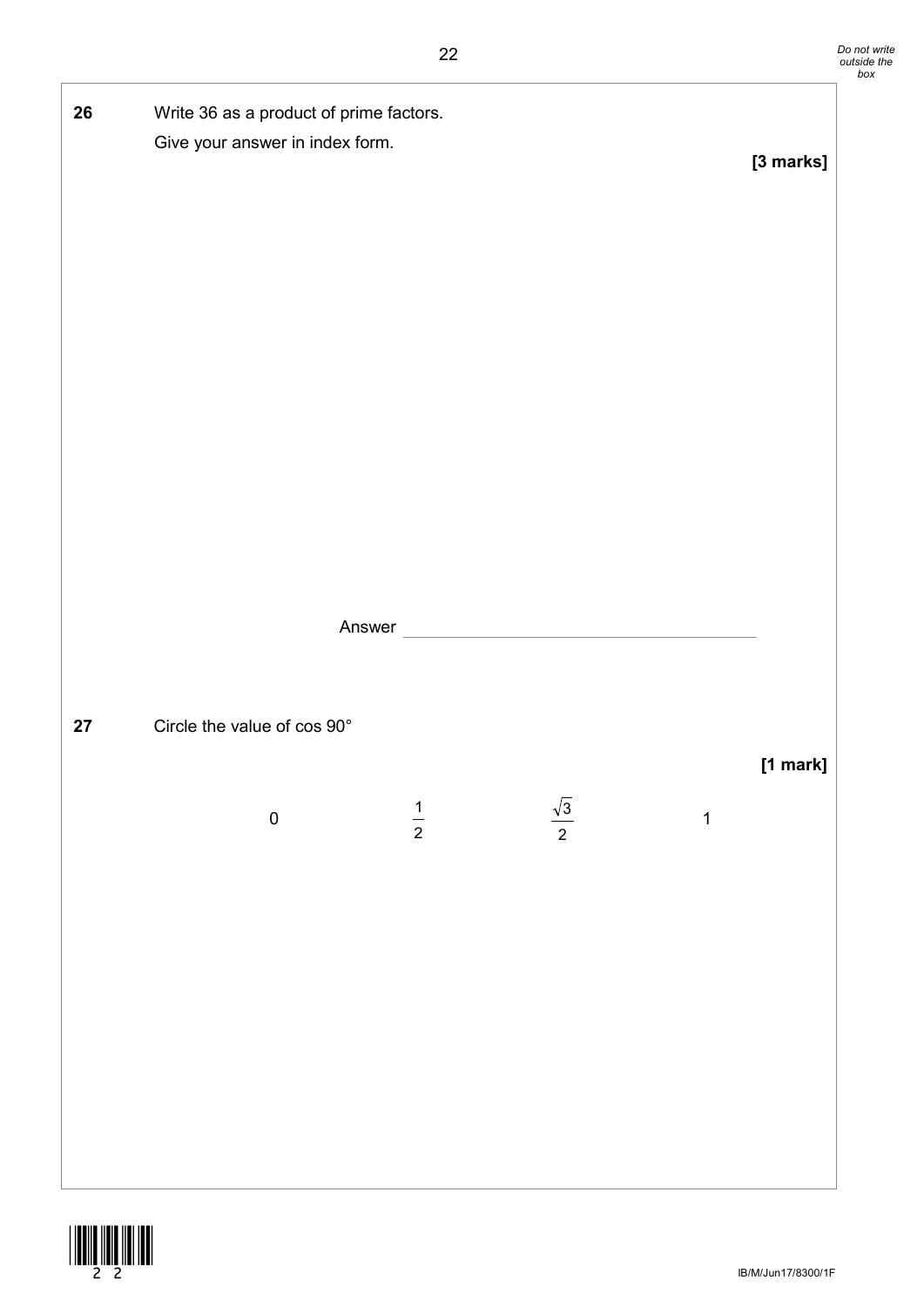